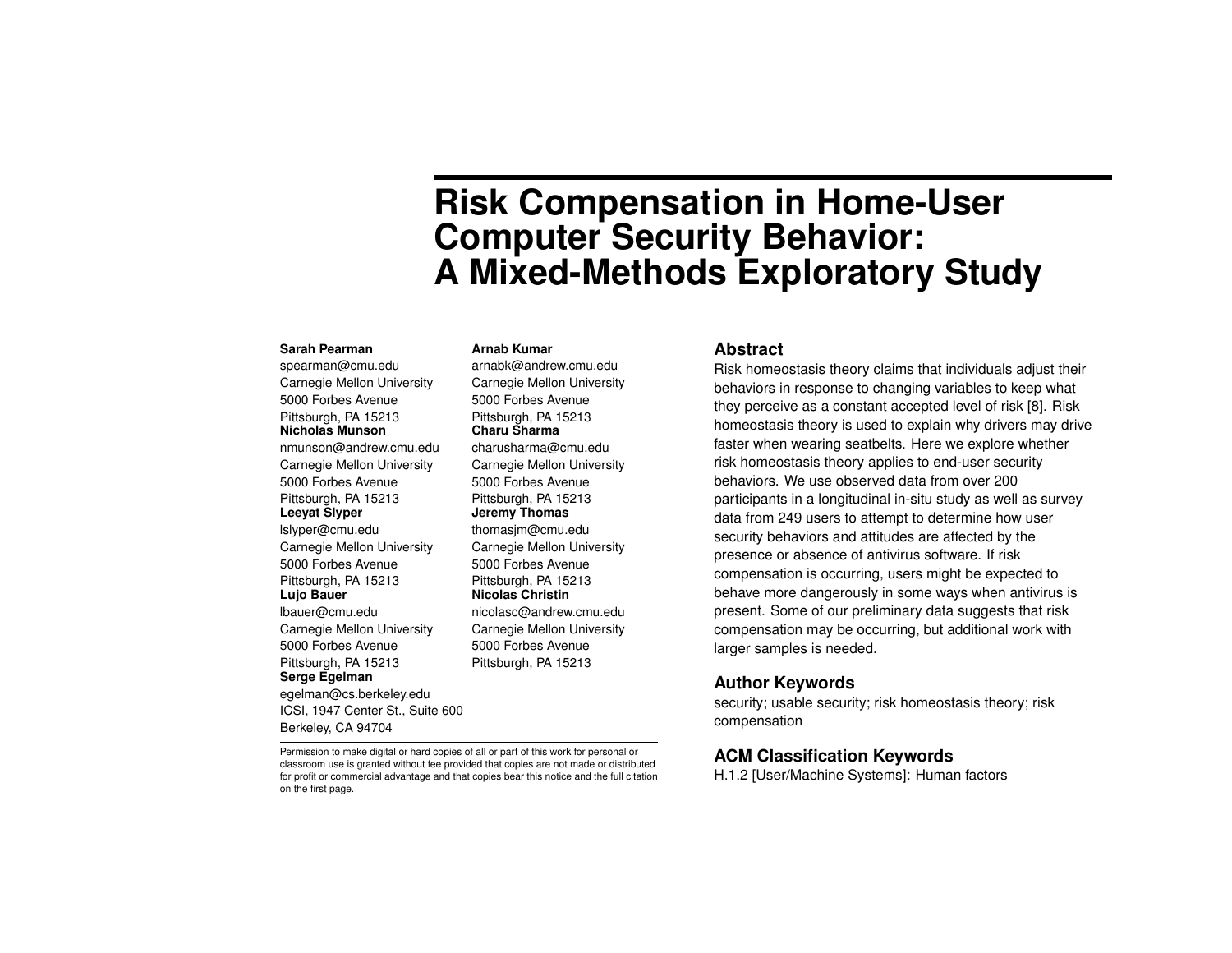# **Introduction**

Risk homeostasis theory posits that people adjust their behaviors to compensate for factors that raise or lower risk in order to maintain a constant accepted risk level [\[8\]](#page-4-0). This theory is most often discussed in safety science literature. We are interested in understanding whether this theory can be applied to end-user computer security behavior. Insights from such work could inform interface design and behavioral interventions intended to improve users' security outcomes. Here, we combine in-situ observations with survey data and present some of the first research findings on the application of risk homeostasis theory to computer security behavior.

Our behavioral data from the Security Behavioral Observatory (SBO) sample offers a unique opportunity to observe unparalleled breadth and depth of ecologically-valid home-user behavioral data, and we are able to compare this data to self-reports from the same users as well as from a demographically-contrasting Mechanical Turk sample in an attempt to draw conclusions about the relationships between users' attitudes and their observed behaviors.

## **Background**

In his work on risk homeostasis theory, Wilde [\[8\]](#page-4-0) claims that individuals establish a target level of risk and then adjust behaviors in response to changing variables so that perceived risk continues to match the target level. This theory is most often applied to the study of traffic science: for example, it is employed to explain why drivers might be more likely to exceed speed limits while wearing seat belts. Janssen and Tenking [\[3\]](#page-4-1) indicate that risk homeostasis theory can prove useful in the prediction of decision making even if complete stasis is not observed. This framework may be a useful tool for understanding the internal negotiations that lead end users towards unsafe behaviors.

In 2004, Pattinson and Anderson [\[4\]](#page-4-2) were, to our knowledge, the first to apply risk homeostasis theory to computer security behavior, but little work has been done since to test related hypotheses in user studies. Here, we are interested in determining whether users are more likely to engage in specific risky behaviors (such as visiting unsafe websites or ignoring security patches) when they believe that they are protected by antivirus software. Some work does suggest that users engage in this type of risk compensation behavior: for example, one study found that the presence of antivirus made users more willing to run potentially-malicious software [\[1\]](#page-4-3).

# **Methodology**

We conducted a two-part exploratory study with both *in-situ* observation and survey data collection.

## *Study 1: In-situ data collection*

First, we drew data from the Security Behavior Observatory (SBO, [\[2\]](#page-4-4)), which has recorded longitudinal data about the computer states and behaviors of over 200 home Windows users over nearly two years. Users were divided into two groups: those whose machines showed evidence of active third-party antivirus software and those whose machines did not. We analyzed data regarding two variables: Windows update settings (automatic vs. non-automatic vs. disabled) and frequencies of visits to unsafe websites (based on data from the Google Safe Browsing API).

## *Study 2: Survey*

Our survey asked users questions about their computer configuration and usage, including their usage of antivirus software. We also probed for attitudes and understandings regarding the purpose and usefulness of antivirus software. Finally, we requested basic demographic information.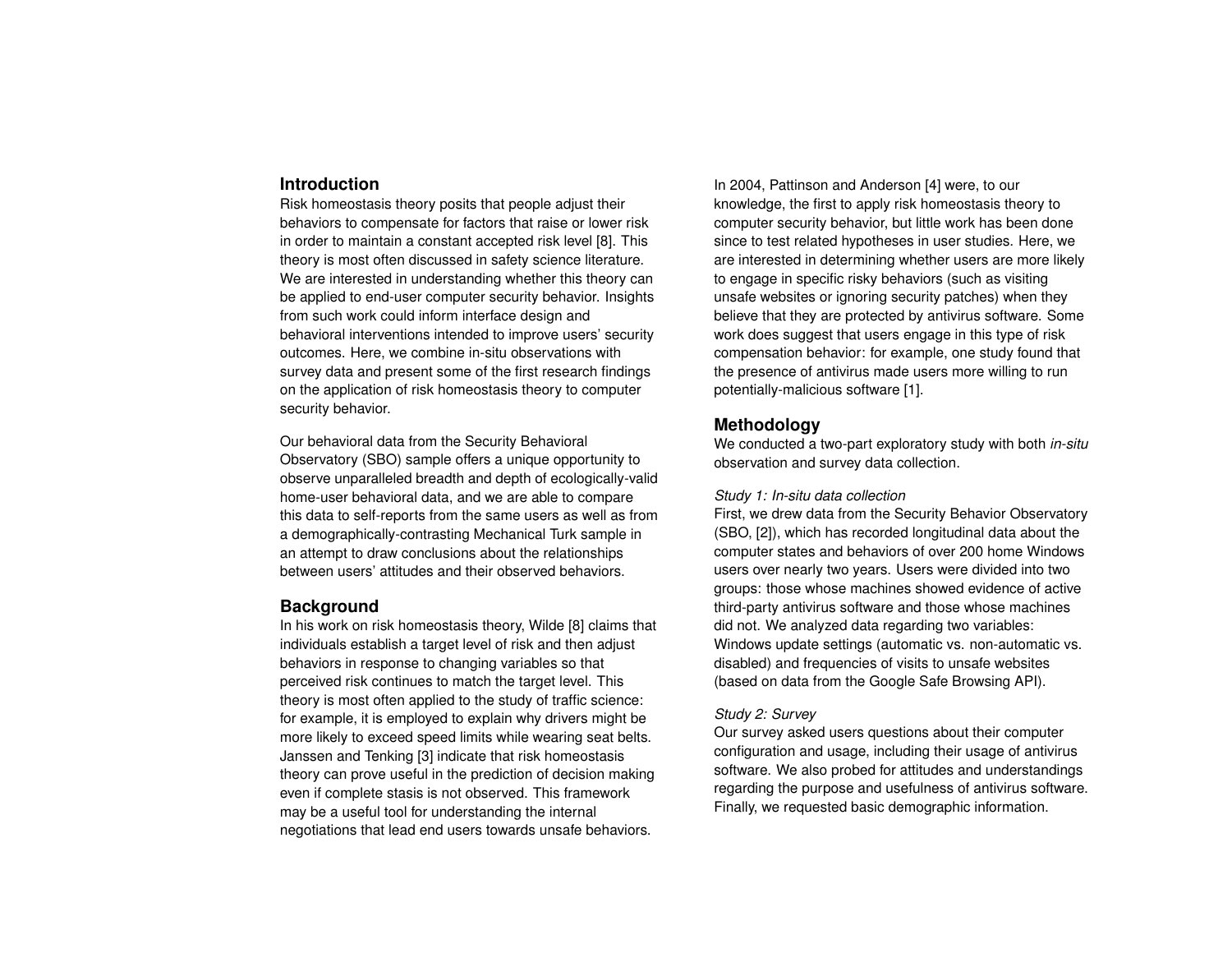|             | No AV | AV    |
|-------------|-------|-------|
| Never cont. | 47.5% | 58.9% |
| Sometimes   | 47.5% | 38.3% |
| Always      | 5.0%  | 1.0%  |

**Figure 1:** Browser warning reactions

|            | No AV   | AV       |
|------------|---------|----------|
| W/in 1 day | $7.7\%$ | $12.1\%$ |
| Eventually | 23.1%   | $29.0\%$ |
| Never      | 5.1%    | 0.5%     |

**Figure 2:** OS update installation timeframes

|            | No AV    | AV    |
|------------|----------|-------|
| W/in 1 day | $35.1\%$ | 33.3% |
| Eventually | 43.2%    | 51.2% |
| Never      | $0.0\%$  | 1.9%  |

**Figure 3:** Application update installation timeframes

The survey was deployed to both populations via SurveyGizmo. We obtained responses from 135 Mechanical Turk workers as well as 114 of the approximately 139 currently-active SBO participants.

# **Findings**

*Survey findings: Likert questions*

Participants were asked to indicate their level of agreement or disagreement with several Likert statements relevant to security behaviors and usage of antivirus software. Some results from these items are highlighted below. Statistical results below are based on Pearson chi-squared tests and a significance level of 95% unless otherwise specified.

Participants who had antivirus installed were much more likely to agree that they worried about viruses on their computers  $(\chi^2(1, N=223) = 13.325, p < .001)$ . 67.9% of participants with antivirus agreed with the Likert statement regarding worrying about viruses, while only 33.3% of those without antivirus agreed with the statement. Participants who did not have antivirus software installed were also slightly more likely to agree that they were at low risk of getting a virus, but this relationship was not statistically significant ( $\chi^2$ (1,  $N$ =184) = 1.328,  $p$  < .249)

Additionally, participants who had antivirus software installed were significantly more likely to agree that updates made their computers safer ( $\chi^2$ (1,  $N$ =211) = 10.191,  $p$  = .001). As discussed below, this attitude did not always correspond to users' self-reports about update *behaviors*.

*Survey findings: Browser warning questions* Most participants reported having seen browser warnings in the past. There was no significant relationship between having antivirus and having seen a browser warning ( $\chi^2$ (3,  $N=247$ ) = 1.643,  $p = .650$ ). When asked about their reactions to browser warnings, users without antivirus were

slightly more likely to report that they would sometimes or always continue past a warning, but this relationship was not significant ( $\chi^2$ (3,  $N$ =249) = 5.659,  $p$  = .129).

*Survey findings: Operating system update behavior* 58% of participants reported that their operating systems updated automatically, and 41.2% said that their OSes did not update automatically. The latter group was then asked whether they installed updates "Within a day," "When I get around to it," or "Never" (with additional "I don't know" and "Other" options). Participants with antivirus were slightly more likely to choose "Within a day" or "When I get around to it," which would support the application of risk homeostasis theory, but the presence or absence of antivirus was not a statistically significant predictive factor for responses to this item  $(\chi^2(4, N=246) = 8.321, p = .081)$ .

*Survey findings: Application update behavior*

Participants were also asked specifically about updates to software other than the operating system. When asked about their timelines for installing software updates, approximately half of participants chose "When I get around to it." Participants with antivirus were slightly more likely to choose "When I get around to it," "Never," or "Other" for this question, while participants without antivirus were slightly more likely to choose "Within a day," but the results were not statistically significant ( $\chi^2$ (4,  $N$ =244) = 4.265,  $p$  = .371).

*Survey findings: Reasons for delaying updates* Participants were asked in open-ended questions on the survey why they chose to delay operating system and software updates. 25 of the 78 people asked (32.1%) said that they were in the middle of something at the time of update and therefore delayed the update to a later time. One respondent told us, "[I]f I sit down to use my computer, it's because I have a task in mind. I don't want to stop to do other things at that moment, including installing updates."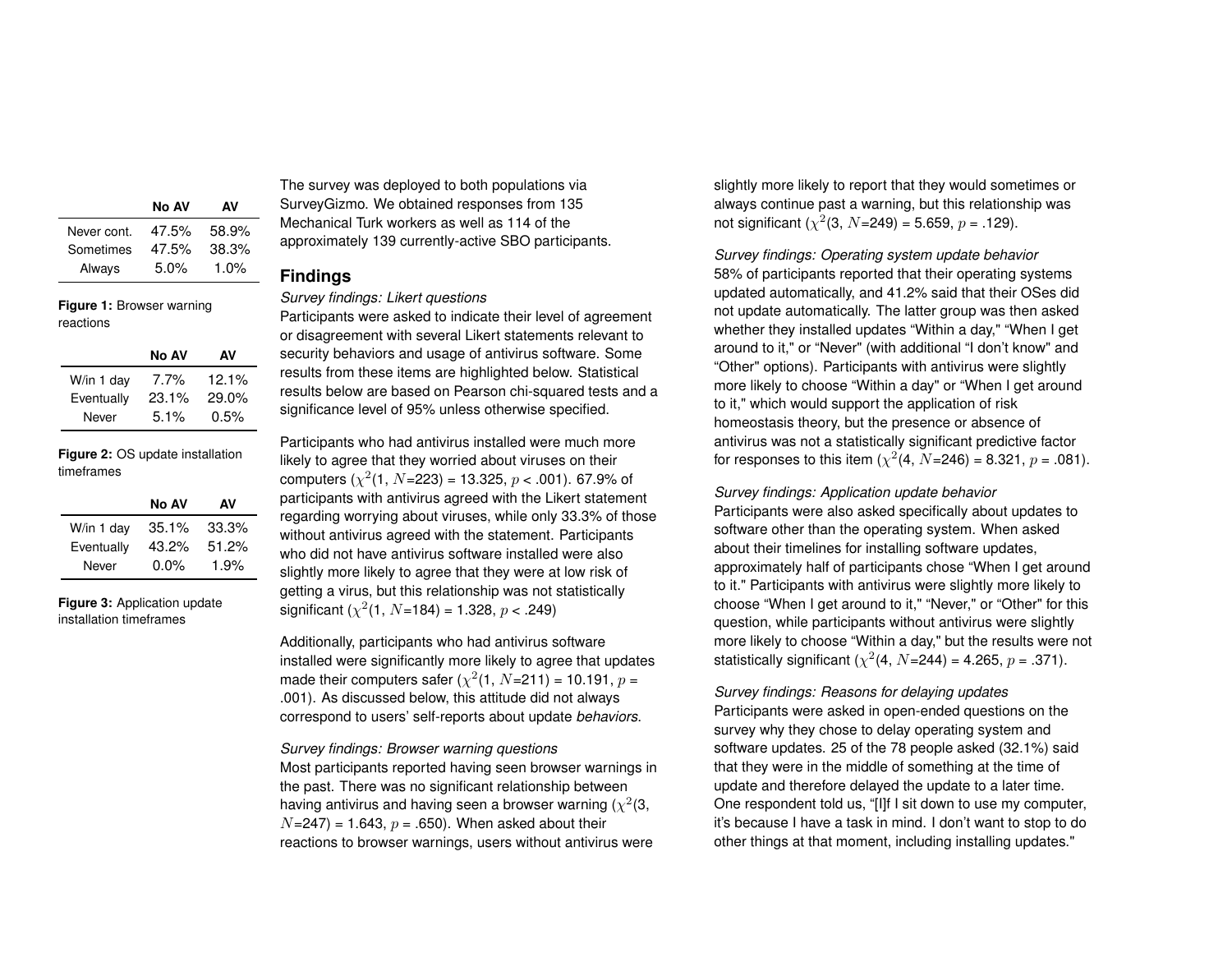

**Figure 4:** Reasons offered for not using antivirus software (as coded from survey free response items)



**Figure 5:** Reasons offered for delaying or declining OS updates (as coded from survey free response items)

Many respondents also claimed that laziness and time constraints were reasons they delayed updates, which is consistent with past findings regarding update avoidance [\[5,](#page-4-5)[6,](#page-4-6)[7\]](#page-4-7). Some users also cited fears that updates might cause problems or mentioned wanting "to make sure it's real" as reasons for delaying updates. This is less discussed in past findings, and we believe that this may result from users over-extending the application of common advice such as "don't install unknown programs." Future work is needed to understand whether users are confusing updates with new software and are putting themselves at more risk while trying to exercise caution.

*Survey findings: Past experience with viruses* Overall, 65.8% of participants reported having had viruses or malware on their computers in the past. The presence of antivirus software was strongly predictive of responses to this question  $(\chi^2(2, N = 234) = 14.898, p = .001)$ . Of participants with antivirus, 70.7% reported past experience with viruses, while only 38.9% of participants without antivirus had ever had viruses.

## *In-situ data: Update settings*

Based on Windows registry data on installed software, SBO client machines were sorted into two groups: those that appeared to have third-party antivirus installed, and those that did not. These two groups were compared using Mann-Whitney U tests to determine whether the presence of antivirus was a predictive factor for the update settings on the computer, the absolute number of malicious websites visited on the machine during data collection, or the ratio of malicious websites visited to total websites visited.

90.3% of users had automatic updates fully enabled. 1.4% were set to "notify before installation" and 3.7% to "notify before download." Small portions of the sample had updates "not configured" (0.9%) or fully disabled (3.7%). Users with

antivirus were slightly more likely than those without antivirus to have updates fully disabled (4.5% versus 1.7%), but presence of antivirus was not a statistically significant predictive factor ( $\chi^2$ (4, N=216) = 6.208, p = .184).

## *In-situ data: Browsing behavior*

19 participants out of 191 with relevant browsing data (9.9%) had visited at least one website on the Google Safe Browsing blacklist during the course of data collection. No significant relationship was detected between the presence/absence of antivirus and either the absolute count of malicious websites visited or the ratio of malicious to total websites visited. Those with antivirus had slightly higher absolute counts, but those without antivirus had slightly higher ratios of malicious to total websites visited. However, the differences in the absolute counts between the two groups were not statistically significant (Mann Whitney U, *U* = 3474.0,  $p = .908$ ). The differences between the ratios of malicious to total websites between the two groups were also barely detectable and probably attributable to chance based on a Mann Whitney U test  $(U = 3464.5, p = .982)$ .

#### *Conclusion*

Users with antivirus were more likely to have OS updates fully disabled and were more likely to delay or decline software updates, which hints risk homeostasis theory might hold. However, our results on other measures were conflicting, and not all results were statistically significant, so further work with larger samples is needed. We also intend to delve deeper in our in-situ data to distinguish users with fully-functional anti-virus from those with non-functional security software (e.g., outdated definitions or unpaid subscriptions) as well as to obtain precise metrics regarding users' delays in installing updates.